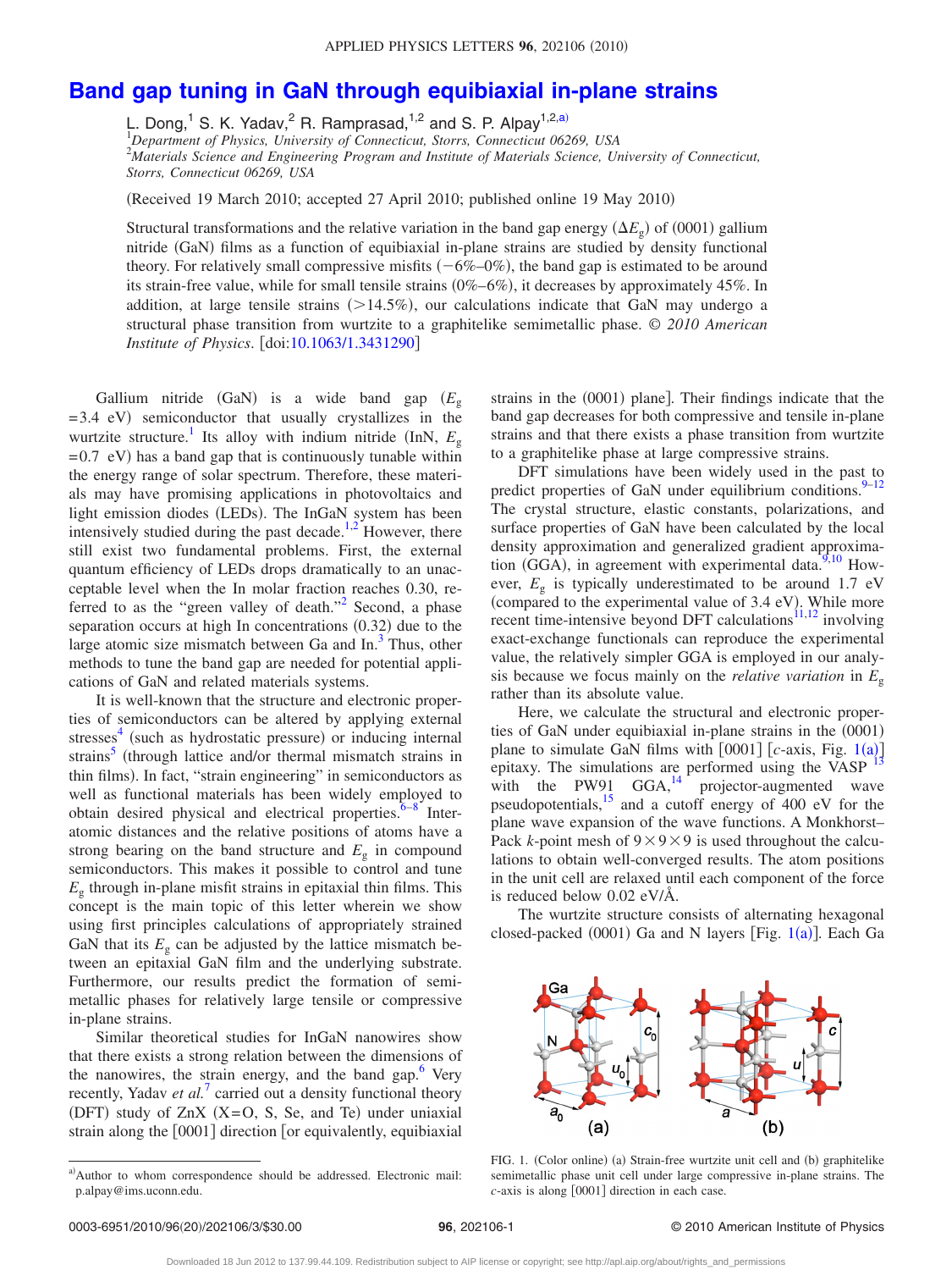<span id="page-1-0"></span>

FIG. 2. (Color online) Out-of-plane strain  $\varepsilon_{33}$  and the internal lattice parameter  $u$  as a function of  $\varepsilon$ . The open circle and triangle represent the strainfree values. The wurtzite to graphitelike metallic phase occurs at  $\varepsilon \approx 14\%$  $(dashed line)$ 

(N) is nearly equidistant to its four nearest N (Ga) atoms which form a tetrahedron. The structure is characterized by an in-plane lattice parameter *a*, an out-of-plane lattice parameter  $c$  along the  $[0001]$  direction, and an internal lattice parameter *u*, which is used to measure the interatomic distance along [000[1](#page-0-1)] axis (Fig. 1). The strain-free equilibrium lattice parameters  $a_0$ ,  $c_{0<sub>2</sub>}$  and  $u_0$  obtained from our calculations are 3.223 Å, 5.239 Å, and  $0.377 \cdot c_0$ , respectively, in excellent agreement with experimental findings  $(3.189 \text{ Å}, 5.186 \text{ Å})$ and  $0.377 \cdot c$ ) and previous calculations.<sup>9</sup>

In the presence of equibiaxial in-plane stresses, a certain value of the in-plane strain is specified which corresponds to a new lattice parameter *a*. This strain is given by  $\varepsilon = \varepsilon_{11}$  $=\varepsilon_{22}=(a-a_0)/a_0$  and the commensurate out-of-plane stressfree strain is  $\varepsilon_{33} = (c - c_0)/c_0$ . Therefore, the in-plane lattice parameter  $a$  (and as such  $\varepsilon$ ) is taken as the parameter of the calculations and varied in our simulations from 2.65 to 3.80 Å, corresponding to  $-17.8\% < \varepsilon < 17.9\%$ . As shown in Fig. [2,](#page-1-0) for the wurtzite structures  $(-17.8\% < \varepsilon < 14\%)$ , the calculated values of  $\varepsilon_{33}$  display approximately a linear response as a function of  $\varepsilon$  while  $u$  varies slightly nonlinearly from  $0.325 \cdot c$  to  $0.400 \cdot c$  in the same  $\varepsilon$ -range. The linear dependence of  $\varepsilon_{33}$  on  $\varepsilon$  can be easily understood through the Hooke's law as follows:

<span id="page-1-2"></span><span id="page-1-1"></span>
$$
\sigma_{ij} = C_{ijkl} \cdot \varepsilon_{kl},\tag{1}
$$

which is reduced to the following:

$$
\begin{pmatrix} \sigma_{11} & 0 & 0 \\ 0 & \sigma_{22} & 0 \\ 0 & 0 & 0 \end{pmatrix} = C_{ijkl} \cdot \begin{pmatrix} \varepsilon & 0 & 0 \\ 0 & \varepsilon & 0 \\ 0 & 0 & \varepsilon_{33} \end{pmatrix} . \tag{2}
$$

In Eqs. ([1](#page-1-1)) and ([2](#page-1-2)),  $\sigma_{ij}$ ,  $\varepsilon_{kl}$ , and  $C_{ijkl}$  are stress, strain, and elastic coefficients, respectively. We note that the mechanical boundary conditions require that all  $\sigma_{ii}$  except  $\sigma_{11}$  and  $\sigma_{22}$ are zero. Similarly, all  $\varepsilon_{kl}$  except  $\varepsilon_{kk}$  are zero and  $\varepsilon_{33}$  is a stress-free strain. Therefore, taking into account the anisotropy in the elastic coefficients, it can be easily shown that

$$
\frac{\varepsilon_{33}}{\varepsilon} = -\frac{2C_{1133}}{C_{3333}}.\tag{3}
$$

Previous experimental and theoretical results of the stiffness ratio of  $C_{1133}/C_{3333}$  fall into a range from 0.184 to 0.261, corresponding to  $\varepsilon_{33}/\varepsilon$  from  $-0.364$  to  $-0.522$ .<sup>1[,9](#page-2-8)[,16](#page-2-15)</sup> This range is shown as the shaded area in Fig. [2.](#page-1-0) Our calculations

<span id="page-1-3"></span>

FIG. 3. (Color online) Band structure of GaN for (a)  $\varepsilon = -3.8\%$ ; (b)  $\varepsilon$  $= 3.9\%$ ; (c)  $\varepsilon = -17.8\%$ ; and (d)  $\varepsilon = 14.8\%$ . The crystal structures are wurtzite in  $[(a)-(c)]$ , and the graphitelike phase in  $(d)$ . Fermi level is set to be zero in each figure.

yield  $\varepsilon_{33}/\varepsilon$  as  $-0.468$  which is consistent with prior experimental findings.

More interestingly, there is a discontinuity in  $\varepsilon_{33}$  and *u* at  $\varepsilon$  = 14.5%, corresponding to a phase transition from wurtzite [Fig.  $1(a)$  $1(a)$ ] to a graphitelike phase [Fig.  $1(b)$ ]. The cation (anion) becomes coplanar with the three anions (cations) in the basal plane, thus resulting in  $u=0.5 \cdot c$ . We note that this structure is slightly different from graphite because each cation (anion) has bonds with the two adjacent anions (cations) along the *c*-axis, in addition to bonds with three anions (cations) in the same plane. Our results indicate that when GaN is subjected to equibiaxial in-plane strains, the unit cell volume increases by 20% from  $\varepsilon = 0\%$  to 14.5% followed by an abrupt 14% drop at the phase transition to the graphitelike phase (not shown).

The electronic properties of GaN are also modified by the misfit strains. Four band structures under different strains are plotted in Fig. [3.](#page-1-3) The band structures of  $(a)$ - $(c)$  correspond to wurtzite structures which display direct band gaps, with both valence band minimum (VBM) and conduction band maximum (CBM) at  $\Gamma$  point. However, the graphitelike phase shows an "indirect" zero band gap semimetallic band structure [Fig.  $3(d)$  $3(d)$ ]; the CBM is still at  $\Gamma$  point but the VBM now has shifted to H point.

At both large compressive and tensile in-planes strains [Figs.  $3(c)$  $3(c)$  and  $3(d)$ ], the Fermi level becomes equal to the CBM and VBM, introducing another important transition from semiconductor to semimetallic phases. The mechanism by which  $E_g$  becomes smaller is very similar to that of  $ZnX$ in Ref. [7.](#page-2-7) The VBM states of GaN are mainly occupied by the N  $p_x$ ,  $p_y$ , and  $p_z$  orbitals, which overlap in a "degenerate" manner when GaN is strain-free. But under strain, the  $p_z$ orbital would split away from the  $p_x$  and  $p_y$  orbitals. However, we note that these are purely bulk calculation results. For ultrathin films with a thickness of 10–100 Å, the surface electron accumulation by defect states would raise the Fermi level to the upper part of the band gap $17$  and the CBM would reach the Fermi level at a smaller in-plane strain. Hence, it should be easier to obtain the metallic phase in thin film GaN.